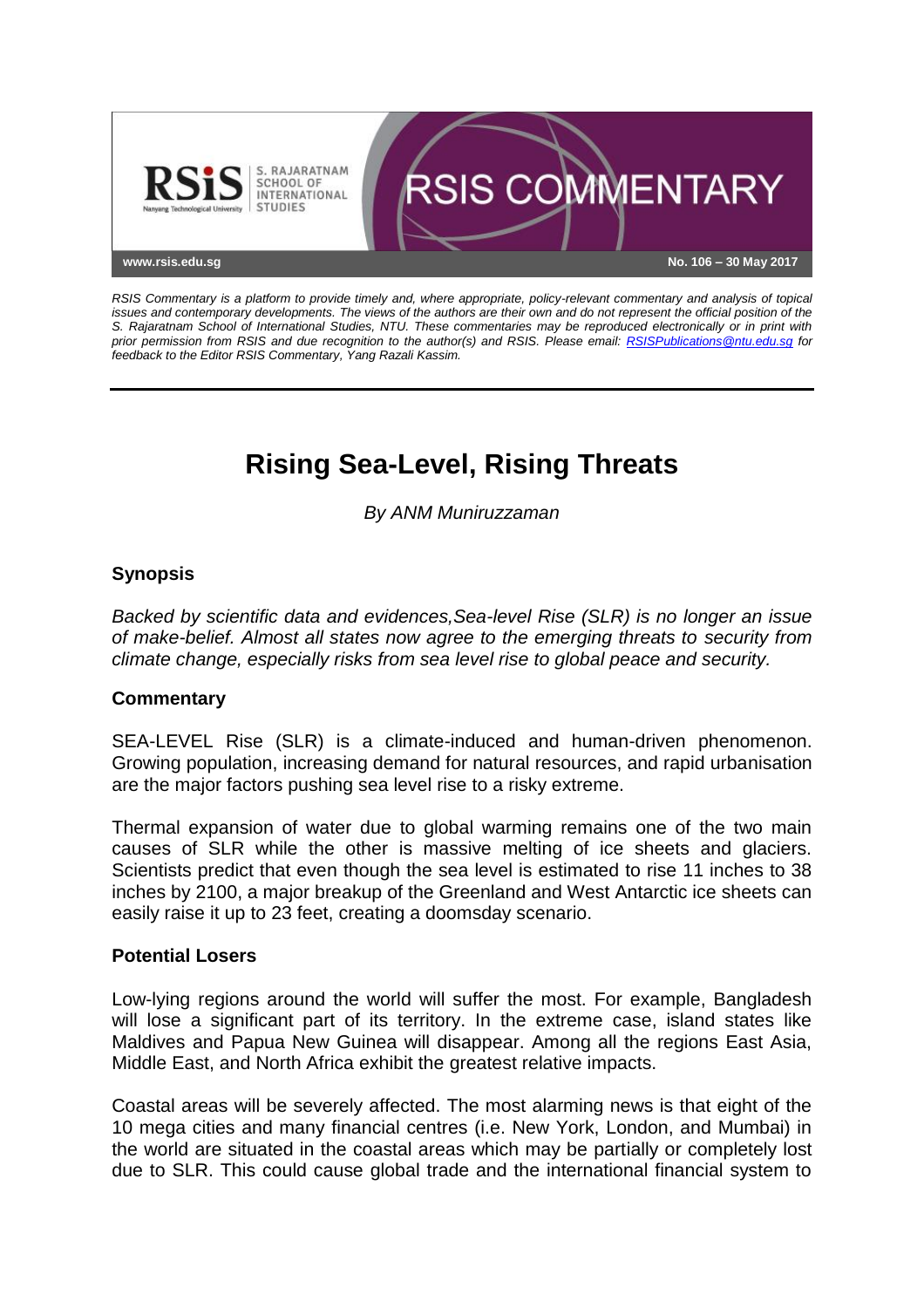face significant shocks. Supply chain management will also be adversely affected due to rising water level in port cities like Rotterdam and Shanghai.

Many small island developing states will face existential threat due to the rise in sealevel. Loss of wetland will result in a massive territorial shrink. Even before being submerged, the viability of these states will already be threatened as often sea-level rise makes islands uninhabitable long in advance.

#### **Security Implications**

Disputes over maritime boundary are very likely to take place as baselines and shorelines will move from its present longitudes and latitudes. With even the slightest change in lines, the current regime of maritime boundaries based on the United Nations Convention on the Law of the Sea (UNCLOS) will be obliterated. Confusion over coastlines and borderlines will also create disagreement over EEZs and territorial seas and access to ocean resources. These might make inter-state relations tardier and peace more difficult.

Expansion of sea areas in previously habitat areas will displace hundreds of millions of people around the globe. Since 40%-45% of global population lives by the coast, the human loss and displacement is going to be enormous. Intra and inter-state migration will occur on a massive scale which will eventually create an unhealthy distribution of population.

Lack of resources can further cause tension between host communities and the migrants which in extreme cases can even lead to the collapse of states. Regions already facing socio-economic tensions are likely to suffer more due to migration.

Along with the loss of habitat, livelihoods will suffer too. Production of different sorts of crops will be halted and their quality can deteriorate due to salinised water. Hundreds of species of fishes will be lost due to higher ocean temperature, altered depth of water and associated changes in chemistry of water. Similarly, many aquatic animal species will also be lost as the change in sea level will affect their metabolism, functionality, ecosystem, growth rate etc.

### **Food, Water and Energy Security**

Food security will be hampered to a great extent as we are losing agricultural land to rising sea-level. Quality of the remaining agricultural land will also worsen with saline water intrusion. Salt water contamination will make irrigation difficult. Expected production of crops will go down drastically.

A huge amount of rice production is predicted to be lost due to delta areas such as those of the Mekong and Red River being submerged. This food insecurity among people will gradually build up to unstable security situation within and beyond the state.

Water security will similarly be threatened due to hyper-salinisation of water. Icemelted water will submerge the coastal areas. Different sources of water will be contaminated by salt water. Sweet water will be contaminated by the infusion of salt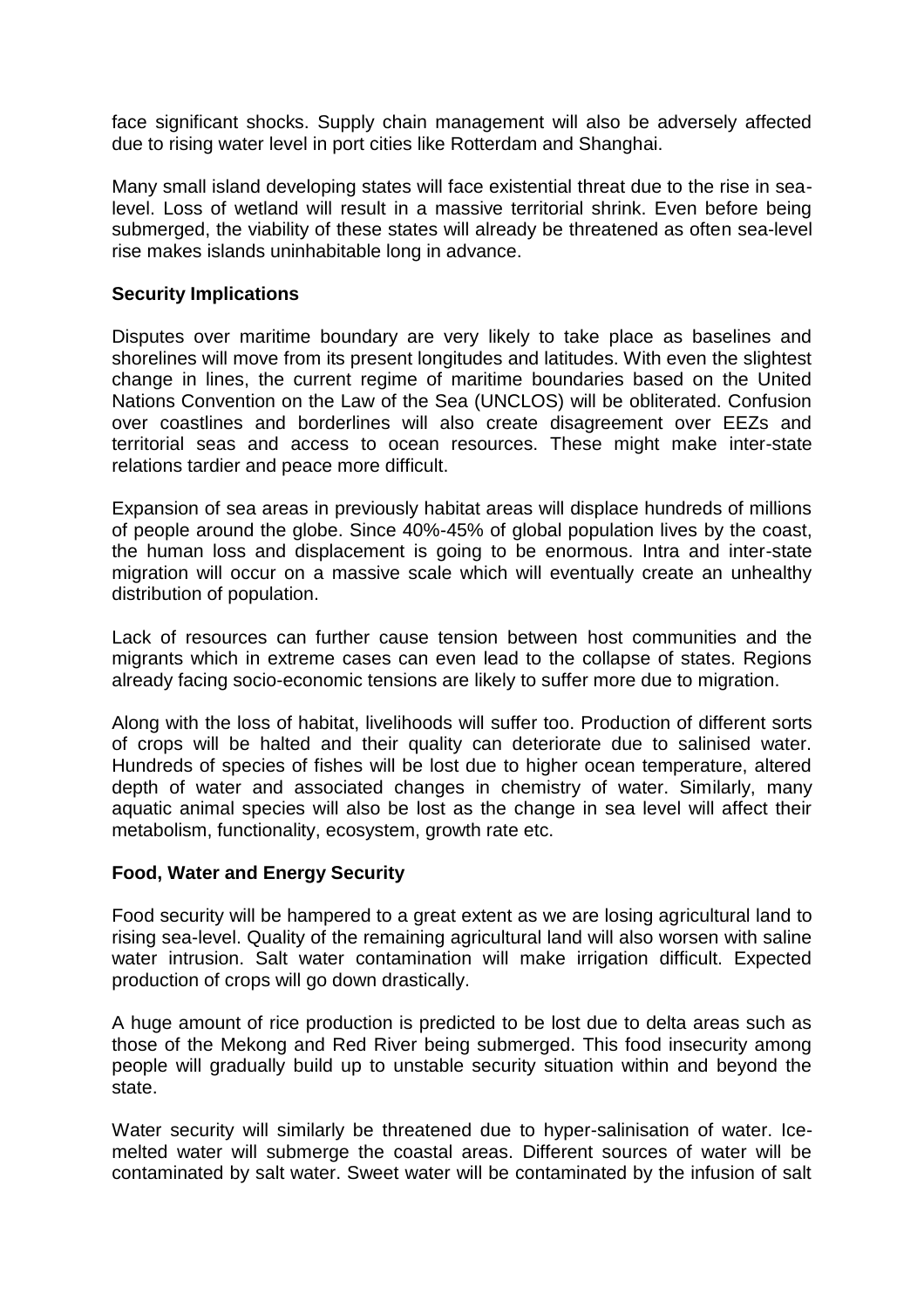water. In absence of drinkable water, excessive pumping of ground water might insert unwanted chemicals like Arsenic which are often very detrimental to human health.

Energy infrastructures are highly vulnerable to the sea-level rise. Nuclear reactors need uninterrupted water supply for cooling down the system which is why they are built near coastlines. Increased water level will flood the nuclear power plants which will affect the functionality of the reactors.

The Fukushima power plant is a prime example, which in 2011's Tsunami was washed away in water and was cut down from electricity supply which eventually prevented its regular function, causing radiation to leak into water and air.

#### **Politico-economic Impact**

Destruction of coastal infrastructures will occur due to SLR. Port facilities, rail and road links, transmission facilities etc will be heavily impacted. Capacity of coastal cities and states will decline severely as providing basic services to the population will become more difficult. Lack of services often aggravates the fragility of states.

Higher sea levels have the potential to flood terrestrial habitat. Greater tidal intrusion will change the salinity regime of coastal freshwater. Due to increased depth of the sea, marine life will be exposed to various threats like lack of sunlight, wave energy, and oxygen, which will adversely impact the marine ecosystem and will become an existential threat. Alteration in chemistry of soil caused by saltwater will also reduce the coastal plant life.

Economic impact on tourism sector due to SLR will be devastating. Caribbean nations alone will see 149 multi-million dollar resorts lost to rising sea level. Available high-end beach properties will skyrocket. Huge disparity over the supply and demand of properties will resurface allowing only a small portion of population access to shelter.

All these effects could easily add up to civil unrest and warfare. Multidimensional insecurity of people can make them vulnerable and prone to crimes and violence. Price hikes in the Middle East caused by a draught in Russia had sparked riots in Tunisia, which eventually led to events of the Arab Spring.

Conflicts among nuclear armed states will make the situation worse as seen in the case of India-Pakistan over the Indus water treaty. Weak governance, a common feature among the climate change-affected countries, will aggravate the internal anarchy.

#### **Possible Action Lines**

Reversing the process of sea-level rise is not achievable, as we have come very far along the dangerous road of SLR. Some of the impacts of rising water level are inevitable. Hence, rather than focusing on reversing the process, the practical and attainable course of actions will be to mitigate it with the objective of preventing further aggravation.